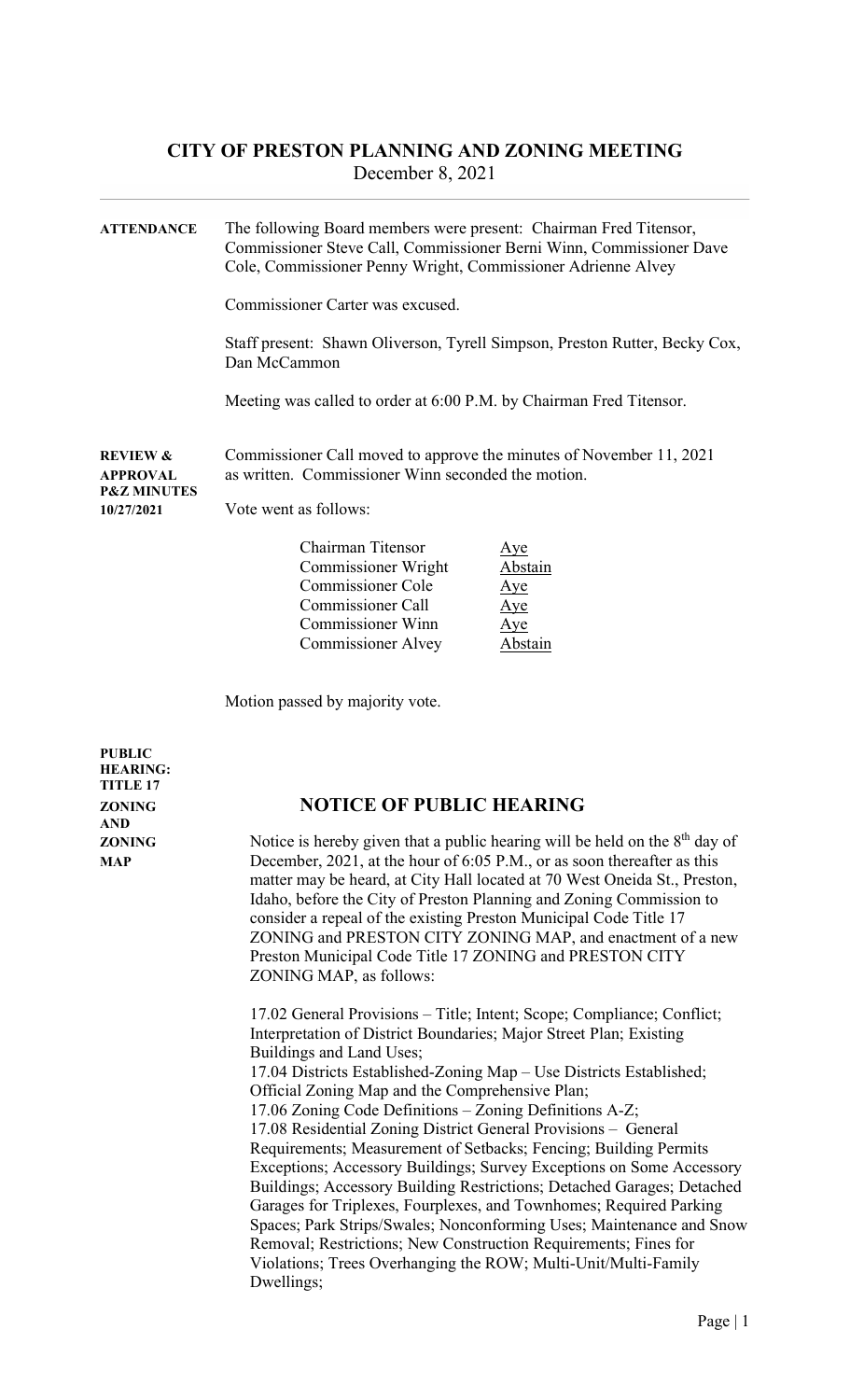17.10 Residential Zone-A1 –Purpose; Area, Coverage, Height and Setbacks; Allowed Uses; Accessory Buildings; 17.12 Residential Zone-A2 –Purpose; Area, Coverage, Height, Setbacks, Width and Depth; Allowed Uses; Accessory Buildings; Landscaping Plan Required for All Parcels Exceeding One (1) Dwelling Unit; 17.14 Residential Zone-A3 – Purpose; Area, Coverage, Height, and Setbacks; Allowed Uses; Accessory Buildings; Landscaping Plan Required for All Parcels Exceeding One (1) Dwelling Unit; 17.16 Residential Zone-B – Purpose; Allowed Uses; Area, Coverage, Height, and Setbacks; Accessory Buildings; 17.18 Accessory Dwelling Units (ADU) – Purpose; Review Process; Requirements; Applicability; Transferability; Appeals; Violations; 17.20 Mobile/Manufactured Homes – Residential Zone A3 Mobile/Manufactured Homes Purpose; Definitions; Restrictions; Temporary Uses; Park Requirements; Provisions Governing Mobile/Manufactured Homes; Uses Permitted; Ownership Requirement; Common Open Space; Space Sizes and Setbacks; Parking Spaces; Utility Requirement; Mobile/Manufactured Home Park Placement; Accessways; Procedure for Approval of Mobile/Manufactured Home Park; Procedure for Public Notice and Hearing; Approval in Principle by the Planning and Zoning Commission; Contents of Application of Final Development Plan; Recommendation by the Commission; Action by the City Council; Expiration and Extension of Approval Period; Recording of Final Plan; Construction Standards; Fees; Penalties 17.22 Commercial Zoning District General Provisions – General Requirements; Measurement of Setbacks; Fencing; Building Permits: Square Footage; Accessory Buildings; Survey Exceptions on Some Accessory Buildings; Accessory Building Restrictions; Accessory Buildings; New Construction Requirements; Multiple Structures/Uses on One Lot; Maintenance and Snow Removal; Nonconforming Uses; Allowed Uses; Fines for Violations; Trees Overhanging the ROW; 17.24 Commercial Zone-Downtown – Purpose/Allowed Uses; Disallowed Uses; Residential Use; New Residential Dwellings; Restrictions; Special Provisions; 17.26 Commercial Zone-General – Purpose/Allowed Uses; Disallowed Uses; Residential Use; New Residential Dwellings; Restrictions; Special Provisions; 17.28 Commercial Zone-Heavy Commercial/Light Industrial (H/LI) – Purpose/Allowed Uses; Disallowed Uses; Restrictions; Special Provisions; 17.30 Industrial Zoning District General Provisions – General Requirements; Measurement of Setbacks; Fencing; Building Permits: Square Footage; Accessory Buildings; Survey Exceptions on Some Accessory Buildings; Accessory Building Restrictions; Accessory Buildings; New Construction Requirements; Residential Use; Restrictions; Allowed Uses; Fines for Violations; Trees Overhanging the ROW; 17.32 Industrial Zone-Light (LI) – Purpose; Uses Allowed; Disallowed Uses; 17.34 Heavy Industrial Zone-H (HI) – Purpose; Uses Allowed; Disallowed Uses

17.58 Home Occupation – Definition and Conditions; Home Based Daycare/Group Daycare; Home Based Pre-School;

A copy of the proposed ordinance and map changes is on file with the city clerk at the above address and copies of the same may be obtained from that office from and after October 20, 2021.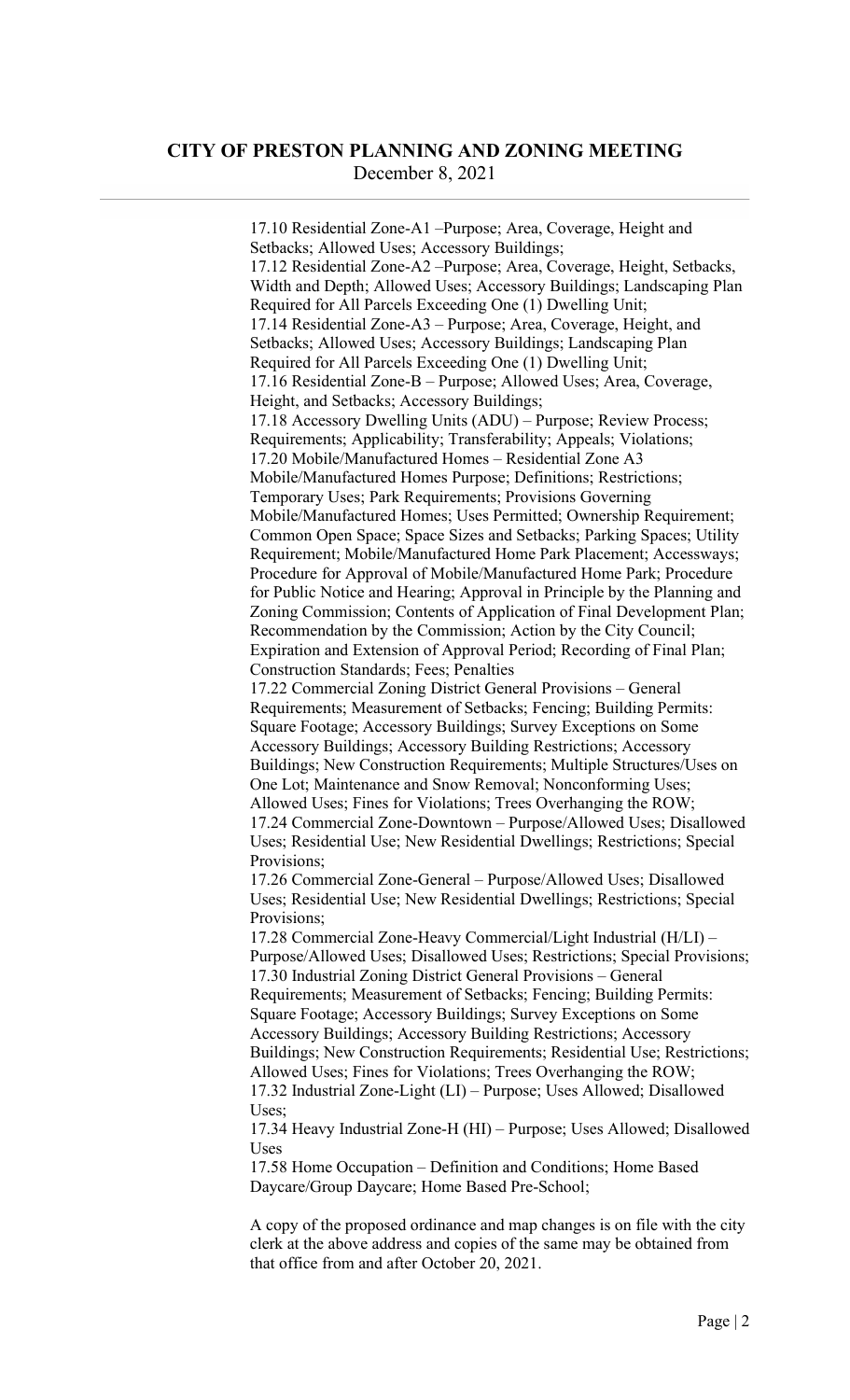All person present at the public hearing will be given the opportunity to be heard. Written comments and objections may be submitted to the City Clerk at the above address prior to the public hearing, and the same shall be considered by the Commission in its deliberations.

Linda Acock, City Clerk

Publish October 20, October 27, November 3, 2021 in The Preston Citizen

Chairman Titensor invited City Attorney Preston Rutter to explain some of his proposed wording changes to Title 17: Zoning. Mr. Rutter explained that he recommended some wording changes to increase clarity in some areas of the code.

Chairman Titensor explained to those present that the commissioners have been working on the zoning code and map and the PUD code for several months. He stated several bullet points of the changes that have been made:

Expanded PUD's outside of the care area of  $4<sup>th</sup>$ ,  $4<sup>th</sup>$ ,  $4<sup>th</sup>$  and  $4<sup>th</sup>$ . Added accessory dwelling units

- Removed the transitional zone
- Changes lot size allowances in Residential A1 and A2
- Allow apartments in downtown buildings

Increase land available for commercial development

- Require a special use permit for multifamily housing over eight (8) units Increase acreage requirements for multifamily housing
- Increase setbacks for multifamily housing
- Add a farm exemption for existing farmers
- Support animal rights
- Require impact studies to be done by larger developments
- Restricts the number of multifamily housing per block

Chairman Titensor called for a public hearing on Preston Municipal Code Title 17: Zoning and Preston City Zoning Map.

Chairman Titensor explained the procedure for the public hearing and called for any supporting comments.

Mike Lower: Mr. Lower has served on the city council and the county planning and zoning and knows that it is a hard job. He recognized that people need space and larger lots are a good idea. He stated that it is the responsibility of developers to pay their way and to be good neighbors. He told the commissioners that he agrees with the changes they have made.

There were no written supporting comments.

Chairman Titensor called for neutral comments.

Michael Jewell: Mr. Jewell represents Triiio Group and the development that they are trying to coordinate with Vance Broadhead. He stated that he has seen small cities go through growing pains with trying to keep their agricultural heritage while allowing for growth and providing housing. He requested that the property owned by Vance Broadhead on 8<sup>th</sup> N that is slated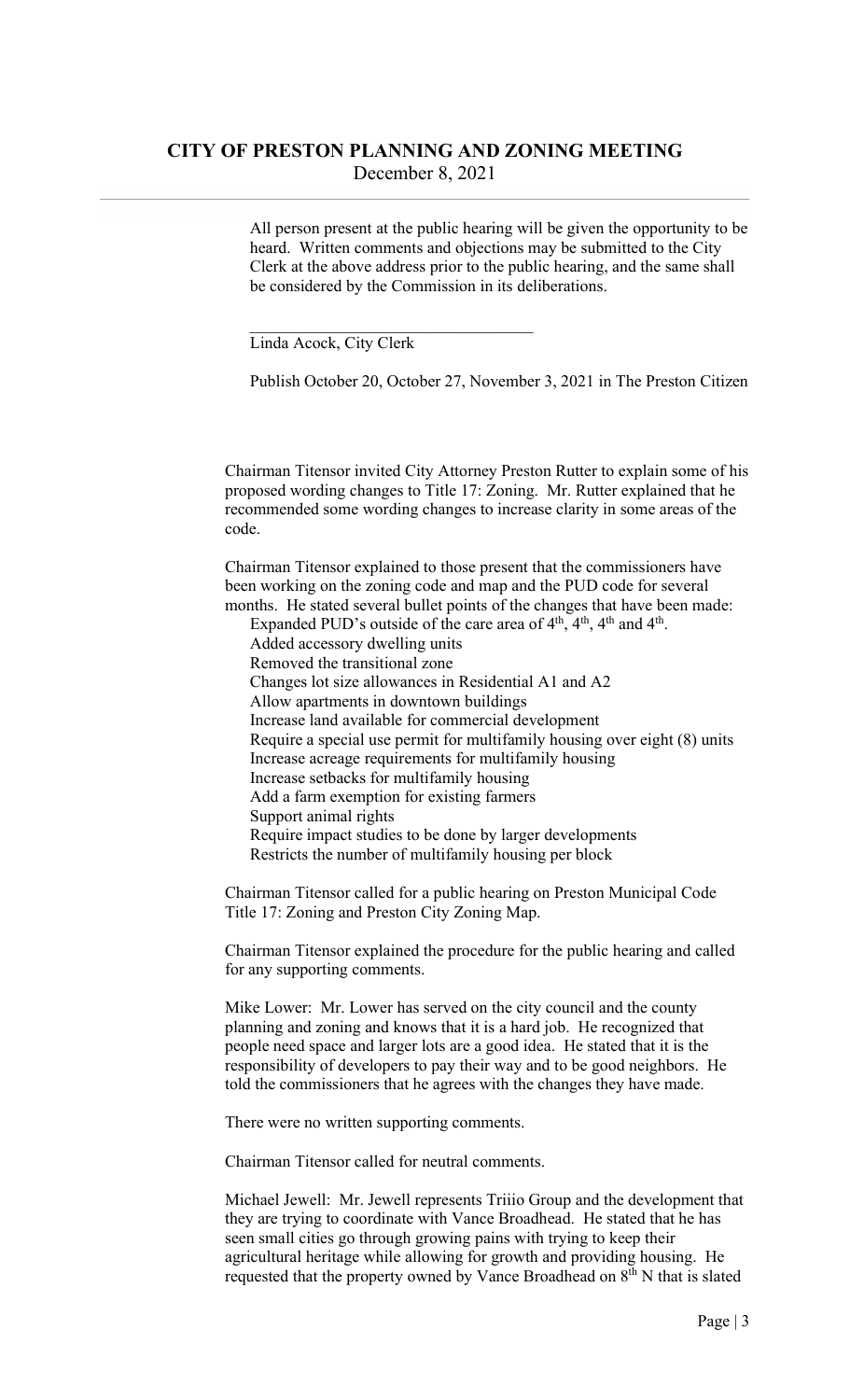to be changed to a commercial zone be changed to a residential A2 zone. He stated that it is currently being used as residential property, the owner objects to the change, and their plan to develop the property with residential housing is beneficial to the city. He stated that it abuts residential A2 property and would create a zoning island.

Janel Boehme: Ms. Boehme is a resident of Preston and appreciates that the commissioners are trying to keep an agricultural feel to the city. Ms. Boehme works in the school district and questioned whether the schools would be able to keep up with so much development. She recognized the need for housing but questioned whether it needs to be in Preston City.

There were no written neutral comments.

Chairman Titensor called for opposing comments.

Vance Broadhead: Mr. Broadhead stated that he is working on a development plan for his property at 300 E and 800 N to develop residential housing. The property is currently zoned transitional but is slated to be changed to commercial, which he opposes. It is a large piece of land right off of the highway and the zone change would affect the value of the land. The zone change would cause the homes that are currently there to be surrounded by commercial on all three sides and would split his property into two different zones. The uses allowed in general commercial zones are limited and the city does not need more office buildings but needs more housing. The comprehensive plan states that there is a need for more multifamily housing units. The utilities are already in place and he requested that his land be zoned residential A2 as it is bordered by that zone.

McKay Cordner: Mr. Cordner is planning a development on land he owns and questioned if it would be affected by the zoning change. City Engineer Tyrell Simpson looked at the map with Mr. Cordner and determined that it would not change his development plans.

There were no opposing written comments.

Commissioner Winn moved to close the public hearing; Commissioner Cole seconded the motion. Vote was unanimous.

The commissioners discussed the land that Mr. Broadhead requested not be changed. Commissioner Cole stated that it makes sense to end the commercial zone at the state sheds and keep the rest residential. Chairman Titensor stated that making that residential would prevent the current homes there from being surrounded by commercial property.

Commissioner Cole made a motion to recommend to city council approval of the proposed changes to Preston Municipal Code 17: Zoning and the Preston City Zoning Map on condition of accepting the changes recommended by Mr. Rutter and changing the property at 300 East to residential A2. Commissioner Winn seconded the motion.

Vote went as follows:

| Chairman Titensor          | Aye                      |
|----------------------------|--------------------------|
| <b>Commissioner Wright</b> | $\underline{\text{May}}$ |
| Commissioner Cole          | Aye                      |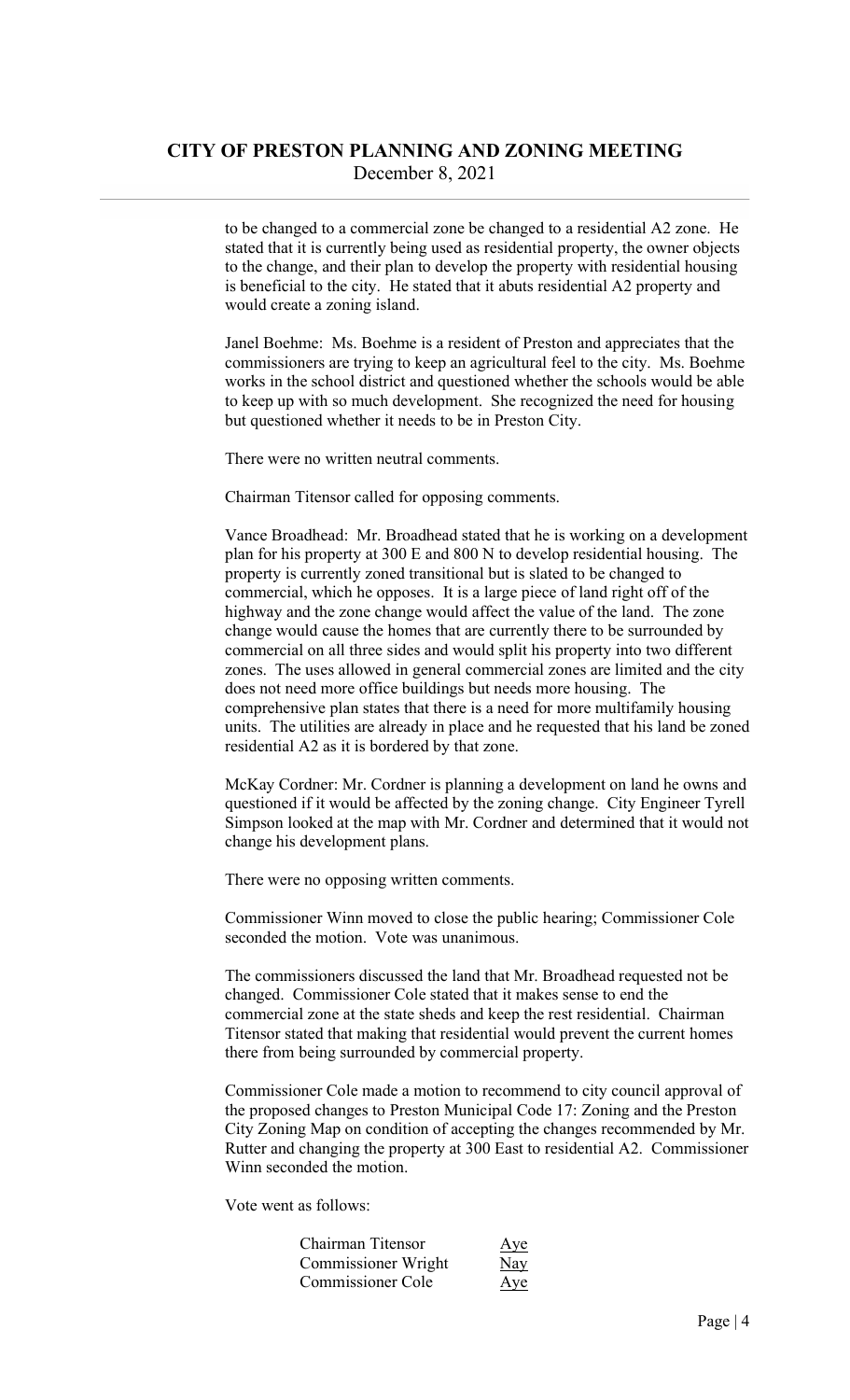| Commissioner Call         | Nay |
|---------------------------|-----|
| Commissioner Winn         | Aye |
| <b>Commissioner Alvey</b> | Aye |

Motion passed by majority vote.

#### HEARING: NOTICE OF PUBLIC HEARING

MUNICIPAL NOTICE IS HEREBY GIVEN that a public hearing shall be held before the **CODE 16.34** Planning and Zoning Commission of the City of Preston, Idaho, on the  $8<sup>th</sup>$  day PLANNED of December, 2021 at the hour of 6:00 P.M., or as soon thereafter as can be UNIT heard, at the City Hall located at 70 West Oneida Street, Preston, Idaho, for DEVELOP the purpose of receiving and hearing public comments on proposed MENTS amendments to Preston Municipal Code 16.34 PLANNED UNIT DEVELOPMENTS;

16.34.030 Minimum Area, add verbiage to include Maximum Units Allowed; removing verbiage referencing the core area, and adding a maximum number of 20 units per 2 acres and 10 units per acre thereafter.

16.34.040 Uses Permitted, remove reference to farm animals, and add medium or large animals as defined in Title 17, Chapter 19; remove verbiage to core area.

16.34.060 Common Open Space, add a minimum of ten (10) percent open space; remove voluntarily propose alternative means to satisfy open space requirement.

16.34.100 Residential Unit Placement, remove variation factors of landscaping, siting, design features, reserved section, and arrangements and heights of structures, adding the commission may recommend to City Council and increased residential density of up to fifteen (15) percent provided these factors make up a substantial contribution to the objectives of the PUD, including open space, design features, increase in visitor parking.

16.34.110 Roadways, add all roads with no parking, shall install no parking signs every 50'.

16.34.120 Parking, add parking requirements shall be incorporated into the homeowner's association's CC&Rs.

16.324.140 Expansions, change the title of this chapter from Reserved to Expansion; add that once a PUD has been approved and recorded with Franklin County, there shall be no expansions or changes. Any additional property acquired after approval shall be a separate development.

16.34.170 Contents of Application of Preliminary Development Plan, add improvements along the frontage of the street to the preliminary development plan; indication if the multifamily housing units will be for rental purposes or owner occupied.

16.34.200 Contents of Application of Final Development Plan, add detailed plan for recreation/playground area on the final development plan. 16.34.260 Fees, add applicant shall file with the city clerk a surety bond, or other acceptable guarantee, to ensure the requirements are met. Bond is refundable upon request from the application to the city, and inspection has been approved.

All persons present will be given the opportunity to be heard. Written comments or objections may be submitted to the office of the City Clerk, 70 West Oneida Street, Preston, Idaho, 83263. Dated this 10<sup>th</sup> day of November, 2021.

PRESTON

PUBLIC